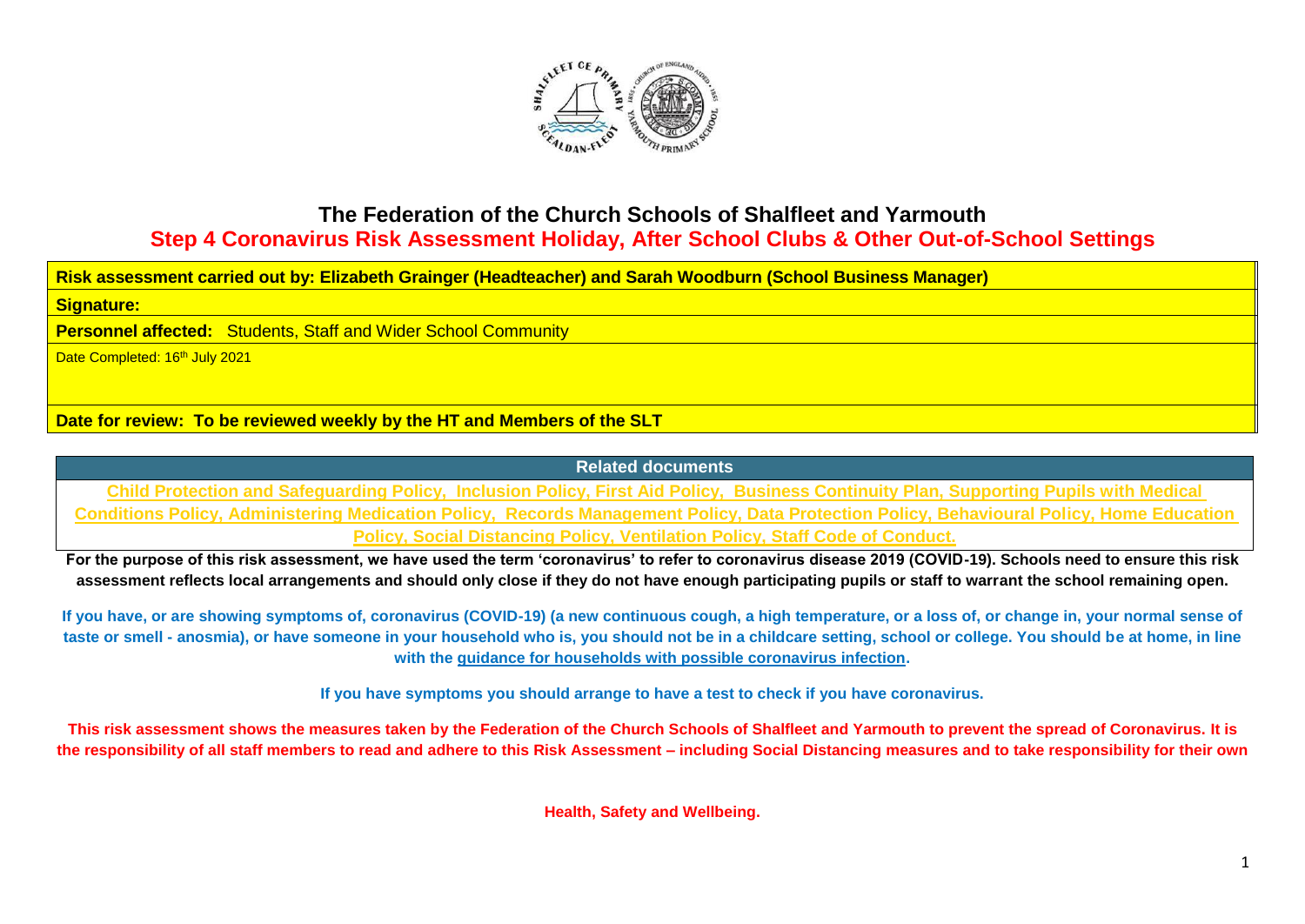| <b>Risk rating</b>                                                   |                                                                                                                                                                                                                                                                                                                  |                                                                                                                                           |                                                                                                                                                                       | <b>Likelihood of occurrence</b>                                                                                                                                                                                                                                                                            |                                                                                                                                                                                                                                                                                                                                                                                                                                                                                                                                                                                                                                                                                                                                                                                                                                   |            |               |                                                                |
|----------------------------------------------------------------------|------------------------------------------------------------------------------------------------------------------------------------------------------------------------------------------------------------------------------------------------------------------------------------------------------------------|-------------------------------------------------------------------------------------------------------------------------------------------|-----------------------------------------------------------------------------------------------------------------------------------------------------------------------|------------------------------------------------------------------------------------------------------------------------------------------------------------------------------------------------------------------------------------------------------------------------------------------------------------|-----------------------------------------------------------------------------------------------------------------------------------------------------------------------------------------------------------------------------------------------------------------------------------------------------------------------------------------------------------------------------------------------------------------------------------------------------------------------------------------------------------------------------------------------------------------------------------------------------------------------------------------------------------------------------------------------------------------------------------------------------------------------------------------------------------------------------------|------------|---------------|----------------------------------------------------------------|
|                                                                      |                                                                                                                                                                                                                                                                                                                  |                                                                                                                                           |                                                                                                                                                                       | <b>Probable</b>                                                                                                                                                                                                                                                                                            | <b>Possible</b>                                                                                                                                                                                                                                                                                                                                                                                                                                                                                                                                                                                                                                                                                                                                                                                                                   |            | <b>Remote</b> |                                                                |
| <b>Major</b><br>Causes major physical injury, harm or<br>ill-health. |                                                                                                                                                                                                                                                                                                                  |                                                                                                                                           | High(H)                                                                                                                                                               | $\mathsf{H}$                                                                                                                                                                                                                                                                                               |                                                                                                                                                                                                                                                                                                                                                                                                                                                                                                                                                                                                                                                                                                                                                                                                                                   | Medium (M) |               |                                                                |
| <b>Likely impact</b>                                                 |                                                                                                                                                                                                                                                                                                                  | <b>Severe</b><br>Causes physical injury or illness<br>requiring first aid.<br><b>Minor</b><br>Causes physical or emotional<br>discomfort. |                                                                                                                                                                       | Н                                                                                                                                                                                                                                                                                                          | M                                                                                                                                                                                                                                                                                                                                                                                                                                                                                                                                                                                                                                                                                                                                                                                                                                 |            | Low $(L)$     |                                                                |
|                                                                      |                                                                                                                                                                                                                                                                                                                  |                                                                                                                                           |                                                                                                                                                                       | M                                                                                                                                                                                                                                                                                                          |                                                                                                                                                                                                                                                                                                                                                                                                                                                                                                                                                                                                                                                                                                                                                                                                                                   |            | L             |                                                                |
|                                                                      |                                                                                                                                                                                                                                                                                                                  |                                                                                                                                           |                                                                                                                                                                       | <b>General School/Preschool Awareness/School Site/Operational</b>                                                                                                                                                                                                                                          |                                                                                                                                                                                                                                                                                                                                                                                                                                                                                                                                                                                                                                                                                                                                                                                                                                   |            |               |                                                                |
| <b>Focus Area</b>                                                    | <b>Identified Risk</b>                                                                                                                                                                                                                                                                                           | <b>Risk</b><br><b>Rating</b><br><b>Prior To</b><br><b>Measures</b>                                                                        |                                                                                                                                                                       |                                                                                                                                                                                                                                                                                                            | <b>Measures Put in Place</b>                                                                                                                                                                                                                                                                                                                                                                                                                                                                                                                                                                                                                                                                                                                                                                                                      |            | <b>Who</b>    | <b>Risk</b><br><b>Rating</b><br><b>Post</b><br><b>Measures</b> |
| Awareness/<br><b>Communication</b>                                   | <b>School Community</b><br>not adhering to the<br><b>Government Advice</b><br><b>School Community</b><br>not aware of the<br>symptoms of CV-19<br><b>School Community</b><br>not aware of the<br>infection control<br>procedures in the<br>school<br><b>School unable to</b><br>contact<br><b>Parents/Carers</b> | Major<br>High                                                                                                                             | $\bullet$<br>$\bullet$<br>$\bullet$<br>$\bullet$<br>$\bullet$<br>$\bullet$<br>coronavirus<br>$\bullet$<br><b>Whole School</b><br>$\bullet$<br><b>DfE</b><br>$\bullet$ | <b>Staff and Volunteers</b><br>limited to, the following:<br>(RIDDOR) 2013<br>The Health Protection (Notification) Regulations 2010<br>childcare facilities'<br>DfE and PHE (2021) 'Guidance for full opening - schools'<br>symptoms and transmission of coronavirus.<br>Assessments<br>to, the following: | All staff have regard to all relevant guidance and legislation including, but not<br>The Reporting of Injuries, Diseases and Dangerous Occurrences Regulations<br>Public Health England (PHE) (2017) 'Health protection in schools and other<br>DfE and PHE (2021) 'COVID-19: guidance for educational settings'<br>Staff are informed of the symptoms of possible coronavirus infection, e.g. a new<br>continuous cough and/or high temperature, and/or a change/loss in their ability<br>to taste and/or smell are kept up-to-date with national guidance about the signs,<br>Staff are made aware of the school's infection control procedures in relation to<br>Staff to have a clear understanding of the expectations outlined in the Risk<br>The school & preschool keep up-to-date with advice issued by, but not limited |            | HT/Admin      | <b>Severe</b><br><b>Medium</b>                                 |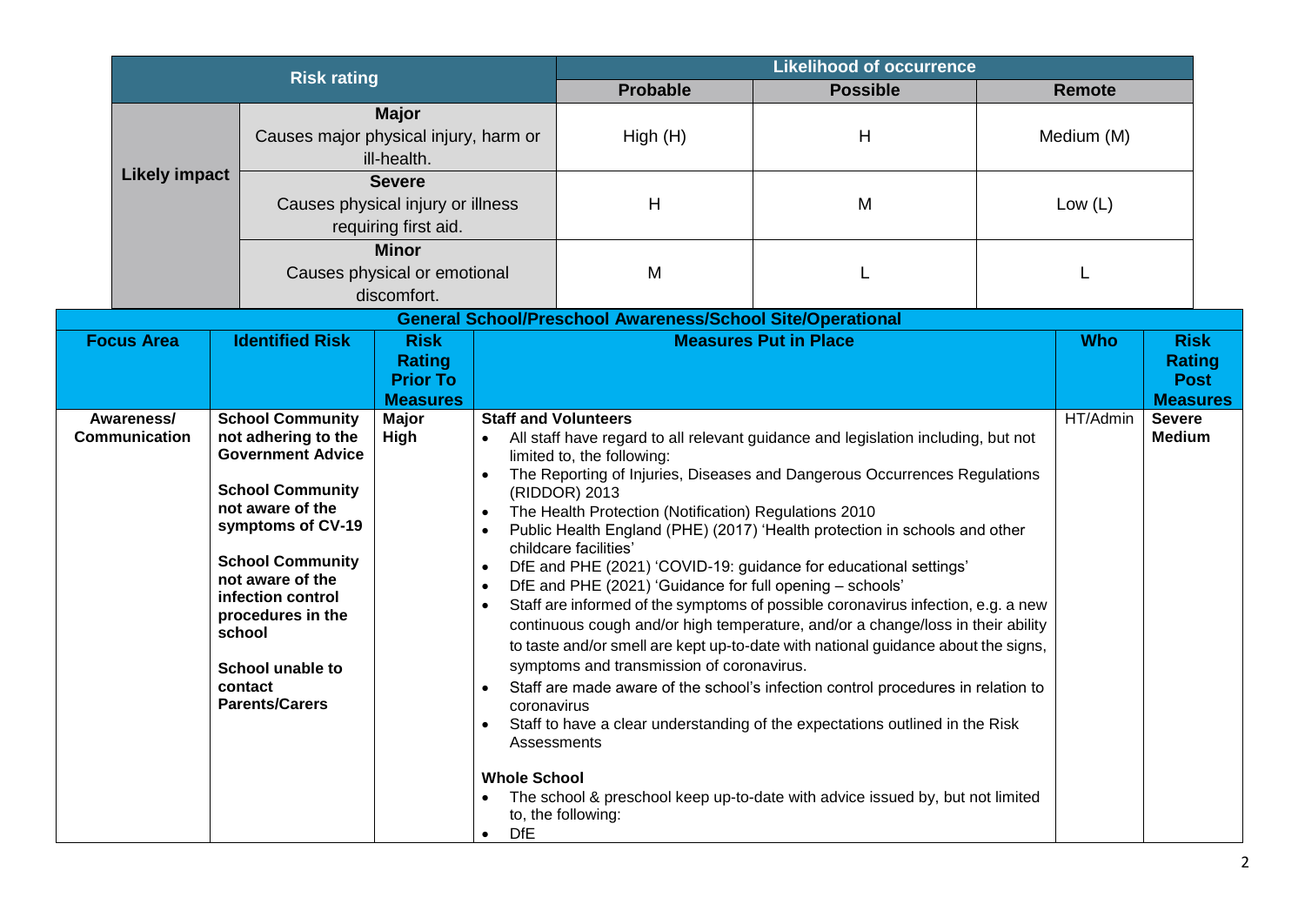| <b>NHS</b><br>Department of Health and Social Care<br><b>PHE</b><br>The school's local health protection team (HPT)<br>This is communicated as advice is updated.                                                                                                                                                                                                                                                                                                                                                                                                                                                                                                                                                                                                                                                                                                                                                                                                                                                                                 |  |
|---------------------------------------------------------------------------------------------------------------------------------------------------------------------------------------------------------------------------------------------------------------------------------------------------------------------------------------------------------------------------------------------------------------------------------------------------------------------------------------------------------------------------------------------------------------------------------------------------------------------------------------------------------------------------------------------------------------------------------------------------------------------------------------------------------------------------------------------------------------------------------------------------------------------------------------------------------------------------------------------------------------------------------------------------|--|
| <b>Parents</b><br>Ask parents to ensure that the school & preschool has the most up to date<br>contact details for family members and alternative contacts<br>The school & preschool communicates with parents via letter and is put on the<br>website and via Dojo/Tapestry, regarding any updates to school & preschool<br>procedures which are affected by the coronavirus pandemic.<br>Parents are informed via letter not to bring their children to school or on the<br>school/preschool premises if they show signs of being unwell with coronavirus<br>symptoms and believe they have been exposed to coronavirus.<br>Parents are made aware of the school/preschool infection control procedures<br>in relation to coronavirus via letter and social media - they are informed that<br>they must contact the school/preschool as soon as possible if they believe their<br>child has been exposed to coronavirus.<br>School/preschool keep parents adequately updated about any changes to<br>infection control procedures as necessary. |  |
| <b>Pupils</b><br>Pupils are made aware of the school's infection control procedures in relation<br>to coronavirus and are informed that they must tell a member of staff if they<br>begin to feel unwell.<br>Pupils continuing education at school are informed of social distancing rules<br>and how to maintain good levels of personal hygiene.                                                                                                                                                                                                                                                                                                                                                                                                                                                                                                                                                                                                                                                                                                |  |
| General<br>Clear, regular communication with the Governors, parent community, staff and<br>pupils of expectation and measures put in place<br>Reminder posters created and place in each toilet/foyer and around the<br>school regarding safe practices - including advice on handwashing<br>Cease hand shaking of children and visitors and maintain social distancing<br>where possible (we are aware that this will not always be possible in EYFS)                                                                                                                                                                                                                                                                                                                                                                                                                                                                                                                                                                                            |  |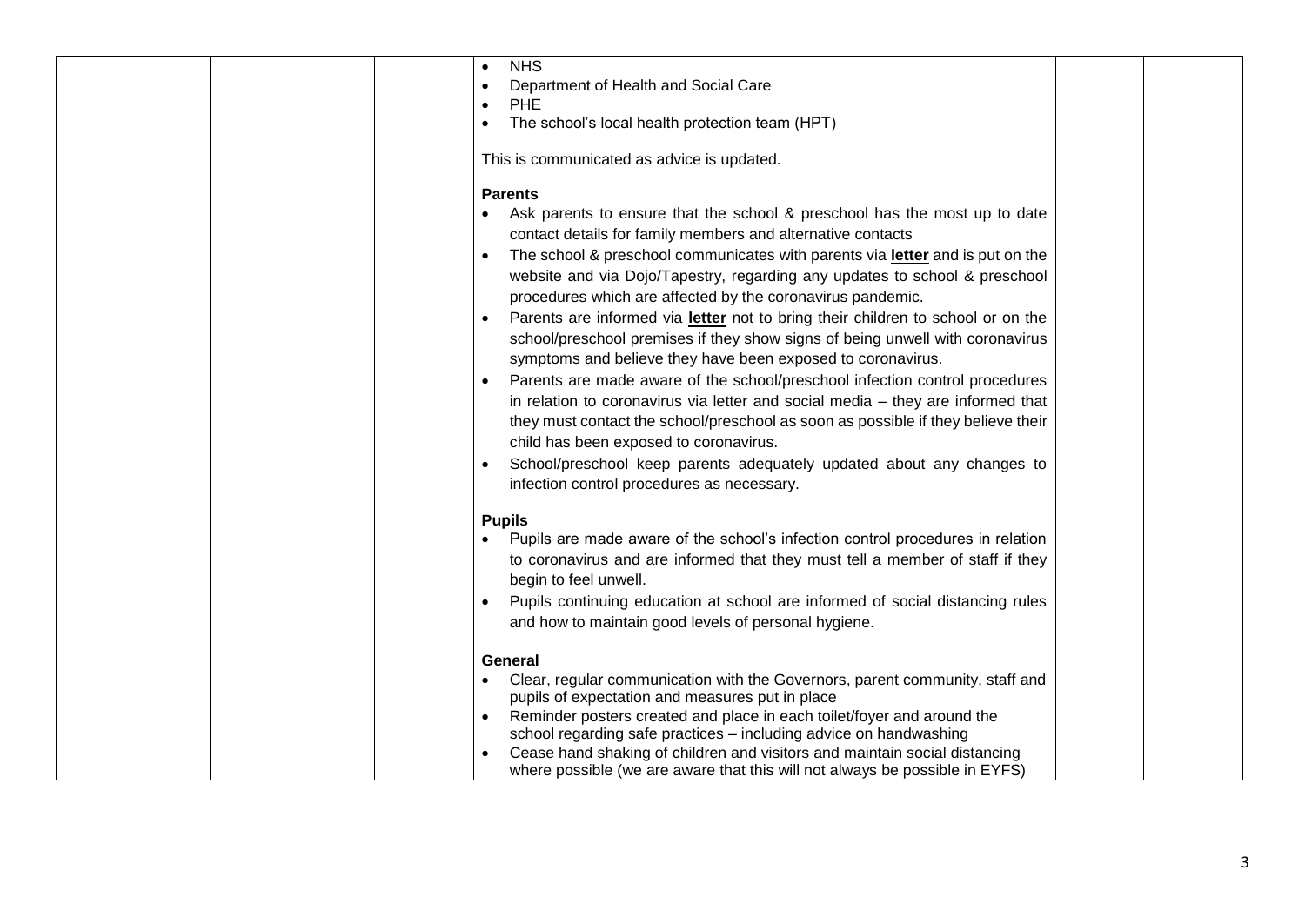| MONITORING – THE SBM WILL BE COMPLETING A WEEKLY WALK AROUND EACH SITE TO ENSURE MEASURES SET OUT IN THIS RISK ASSESSMENT ARE                                  |                                                                                                                                                                                                                                                                                    |                      |                                                                                                                                                                                                                                                                                                                                                                                                                                                                                                                                                                                                                                                                                                                                                                                                                                                               |                                         |                                |  |  |  |
|----------------------------------------------------------------------------------------------------------------------------------------------------------------|------------------------------------------------------------------------------------------------------------------------------------------------------------------------------------------------------------------------------------------------------------------------------------|----------------------|---------------------------------------------------------------------------------------------------------------------------------------------------------------------------------------------------------------------------------------------------------------------------------------------------------------------------------------------------------------------------------------------------------------------------------------------------------------------------------------------------------------------------------------------------------------------------------------------------------------------------------------------------------------------------------------------------------------------------------------------------------------------------------------------------------------------------------------------------------------|-----------------------------------------|--------------------------------|--|--|--|
| BEING ADHERED TO. IF YOU HAVE A CONCERN IT IS THE EXPECTATION THAT YOU RAISE YOUR CONCERN WITH THE SBM - EMAIL ADDRESS:                                        |                                                                                                                                                                                                                                                                                    |                      |                                                                                                                                                                                                                                                                                                                                                                                                                                                                                                                                                                                                                                                                                                                                                                                                                                                               |                                         |                                |  |  |  |
| sbm@federationshalfleetyarmouth.co.uk                                                                                                                          |                                                                                                                                                                                                                                                                                    |                      |                                                                                                                                                                                                                                                                                                                                                                                                                                                                                                                                                                                                                                                                                                                                                                                                                                                               |                                         |                                |  |  |  |
|                                                                                                                                                                |                                                                                                                                                                                                                                                                                    |                      |                                                                                                                                                                                                                                                                                                                                                                                                                                                                                                                                                                                                                                                                                                                                                                                                                                                               |                                         |                                |  |  |  |
| <b>Policies</b>                                                                                                                                                | <b>School Community</b><br>not adhering to the<br>the Federation<br><b>Policies</b><br><b>School Community</b><br>not aware of<br>changes to the<br><b>Federation Policies</b><br><b>School Community</b><br>not acting in<br>accordance with<br>the Federation<br><b>Policies</b> | <b>Major</b><br>High | All staff, pupils and volunteers are aware of all relevant policies and<br>procedures including, but not limited to, the following:<br><b>Health and Safety Policy</b><br><b>Infection Control Policy</b><br><b>First Aid Policy</b><br>Safeguarding Policy, Behaviour Policy, Attendance Policy, Social<br>Distancing Policy, Ventilation Policy and Health and Safety Policy updated<br>to reflect current situation and procedures<br>The Behavioural Policy and Staff Code of Conduct is adhered to at all<br>times, even while working remotely including the Covid-19 Appendix<br>The Staff and Volunteer Confidentiality Policy and Pupil Confidentiality<br>Policy are followed at all times - this includes withholding the names of<br>staff, volunteers and pupils with either confirmed or suspected cases of<br>coronavirus                      | HT/SLT                                  | <b>Severe</b><br><b>Medium</b> |  |  |  |
| <b>Safety Equipment</b>                                                                                                                                        | There is not<br>enough stocks in<br>place for<br>handwashing,<br>tissues and/or PPE<br><b>Staff and the Admin</b><br>Team do not<br>replenish stock<br>supplies<br><b>Classrooms do not</b><br>have appropriate<br>bins                                                            | <b>Major</b><br>High | Ensure stocks for handwashing, tissues and PPE are in place, regularly<br>$\bullet$<br>monitored and ordered to maintain a stock in case of a breakout<br>Additional alcohol-based sanitiser (that contains no less than 60 percent<br>alcohol) is provided for use where social distancing cannot be adhered to -<br>including the main entrance.<br>Sufficient amounts of soap (or hand sanitiser where applicable), clean<br>water, paper towels and waste disposal bins are supplied in all toilets and<br>kitchen areas.<br>Bar soap is not used, in line with the <b>Infection Control Policy</b> - liquid soap<br>dispensers are installed and used instead.<br>Replenish stock as needed<br>Staff to also self-replenish from stocks<br>Ensure dispensers are full at the start of each day<br>Ensure each classroom/occupied rooms have a lidded bin | Admin<br><b>Staff</b><br><b>Members</b> | <b>Severe</b><br><b>Medium</b> |  |  |  |
| <b>Contractors/Visito</b><br>rs<br><b>Supply</b><br><b>Staff/Therapists/C</b><br>oaches/Visitors<br><b>Trainee</b><br><b>Teachers/Volunte</b><br>ers/Preschool | There would be<br>additional members<br>of the community<br>on the school site<br>which increases the<br>risk of infection<br><b>Contractors are not</b><br>aware of the                                                                                                           | <b>Major</b><br>High | Visitors to school/preschool to resume normal practise<br>$\bullet$<br>Supply teachers, visiting therapists and other health professionals who<br>support children are permitted to attend school/preschool settings as<br>usual.<br>This also applies to other temporary staff and volunteers working in schools such<br>as:<br>Support staff working on a supply basis<br>Peripatetic staff such as music tutors and sports coaches<br>Those working in before and after school clubs                                                                                                                                                                                                                                                                                                                                                                       | <b>SBM</b>                              | Severe<br>Low                  |  |  |  |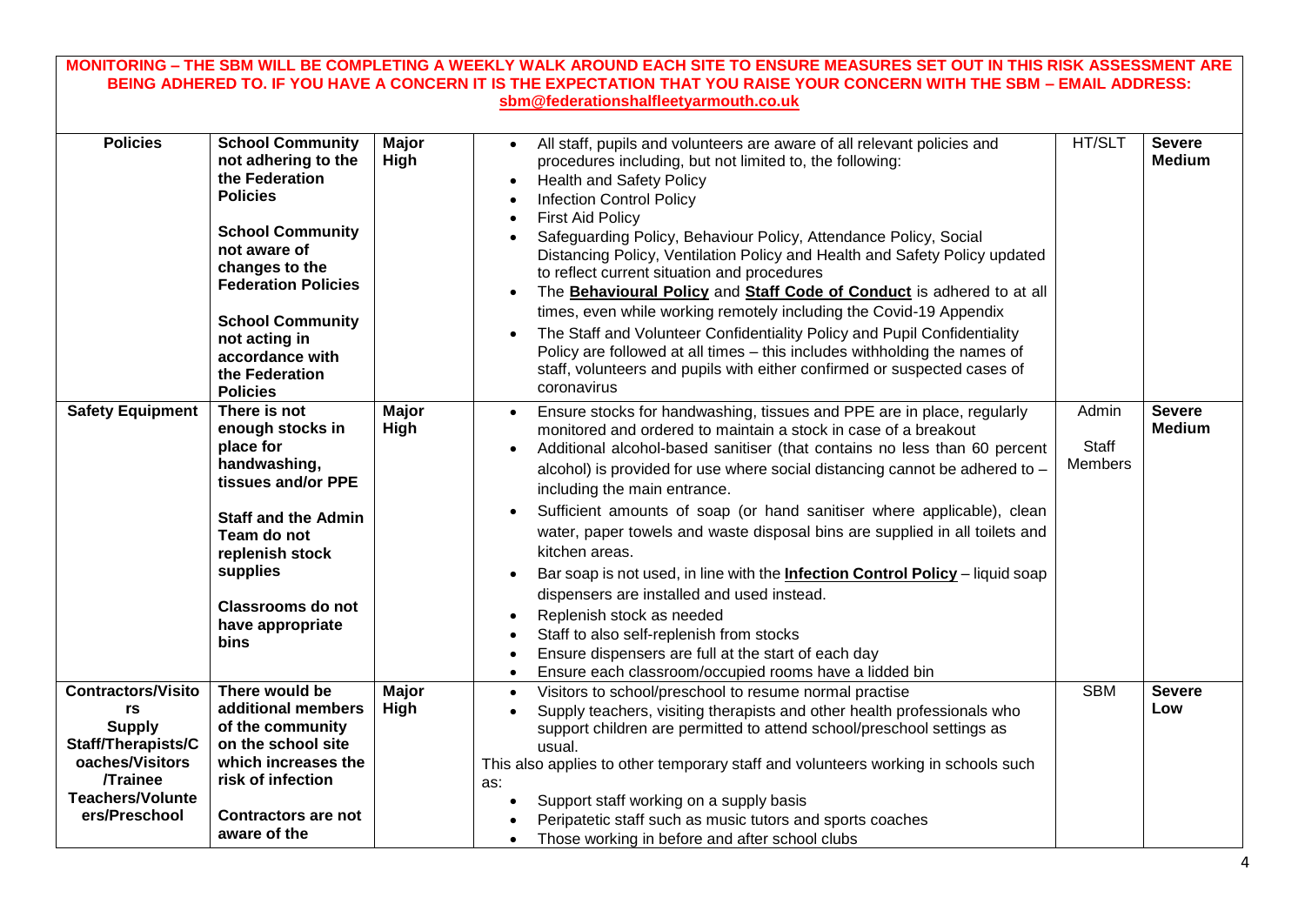|                                                 | hygiene/reporting<br>procedures at<br>school                                                                                                                                              |                      | Volunteers may be used to support the work of the school, as would usually be the<br>case.<br>Contractors/visitors<br>Ensure that all visitors and contractors have signed in with the date of<br>entry/exit and a contact telephone number.<br>Contractors/Visitors informed of new requirements<br>Supply teachers, trainee teachers, peripatetic teachers, external coaches'<br>volunteers and temporary staff can resume normal practise<br>Specialists, therapists, clinicians and other support staff for pupils with<br>$\bullet$<br>SEND should provide interventions can resume normal practise.<br>Contractors/visitors must wash hands upon arrival and be informed of the<br>$\bullet$<br>need for good hygiene                                                                                                                                   |                                        |                               |
|-------------------------------------------------|-------------------------------------------------------------------------------------------------------------------------------------------------------------------------------------------|----------------------|---------------------------------------------------------------------------------------------------------------------------------------------------------------------------------------------------------------------------------------------------------------------------------------------------------------------------------------------------------------------------------------------------------------------------------------------------------------------------------------------------------------------------------------------------------------------------------------------------------------------------------------------------------------------------------------------------------------------------------------------------------------------------------------------------------------------------------------------------------------|----------------------------------------|-------------------------------|
| Drop Off/Pick Up                                | <b>Risk of infection</b><br>being passed on<br>whilst on public<br>transport<br><b>Risk of infection</b><br>being passed onto<br>others whilst<br>dropping off and<br>picking up children | <b>Major High</b>    | Parents/Staff members encouraged to walk/cycle to school where<br>$\bullet$<br>possible<br>Parents to be reminded of the need for social distancing<br>Parent to park in the designated bays in the drop off area, at their allotted<br>arrival and pick up time.                                                                                                                                                                                                                                                                                                                                                                                                                                                                                                                                                                                             | HT/SBM<br>Pick<br>Up/Drop<br>Off Staff | <b>Severe</b><br>Low          |
| <b>Ventilation</b><br>Whole<br>School/preschool | There would be a<br>high risk of the<br>transmission of the<br>virus without<br>appropriate<br>ventilation                                                                                | <b>Major</b><br>High | When Holiday is in operation, it is important to ensure it is well ventilated<br>and that a comfortable teaching environment is maintained.<br>Poorly ventilated spaces should be identified and steps taken to improve<br>fresh air flow in these areas, giving particular consideration when holding<br>events where visitors such as parents are on site, for example school<br>plays.<br>Mechanical ventilation is a system that uses a fan to draw fresh air, or<br>extract air from a room. These should be adjusted to increase the<br>ventilation rate wherever possible.<br>Opening external windows can improve natural ventilation, and in<br>addition, opening internal doors can also assist with creating a throughput<br>of air. If necessary, external opening doors may also be used (if they are<br>not fire doors and where safe to do so) | Staff<br><b>Members</b>                | <b>Major</b><br><b>Medium</b> |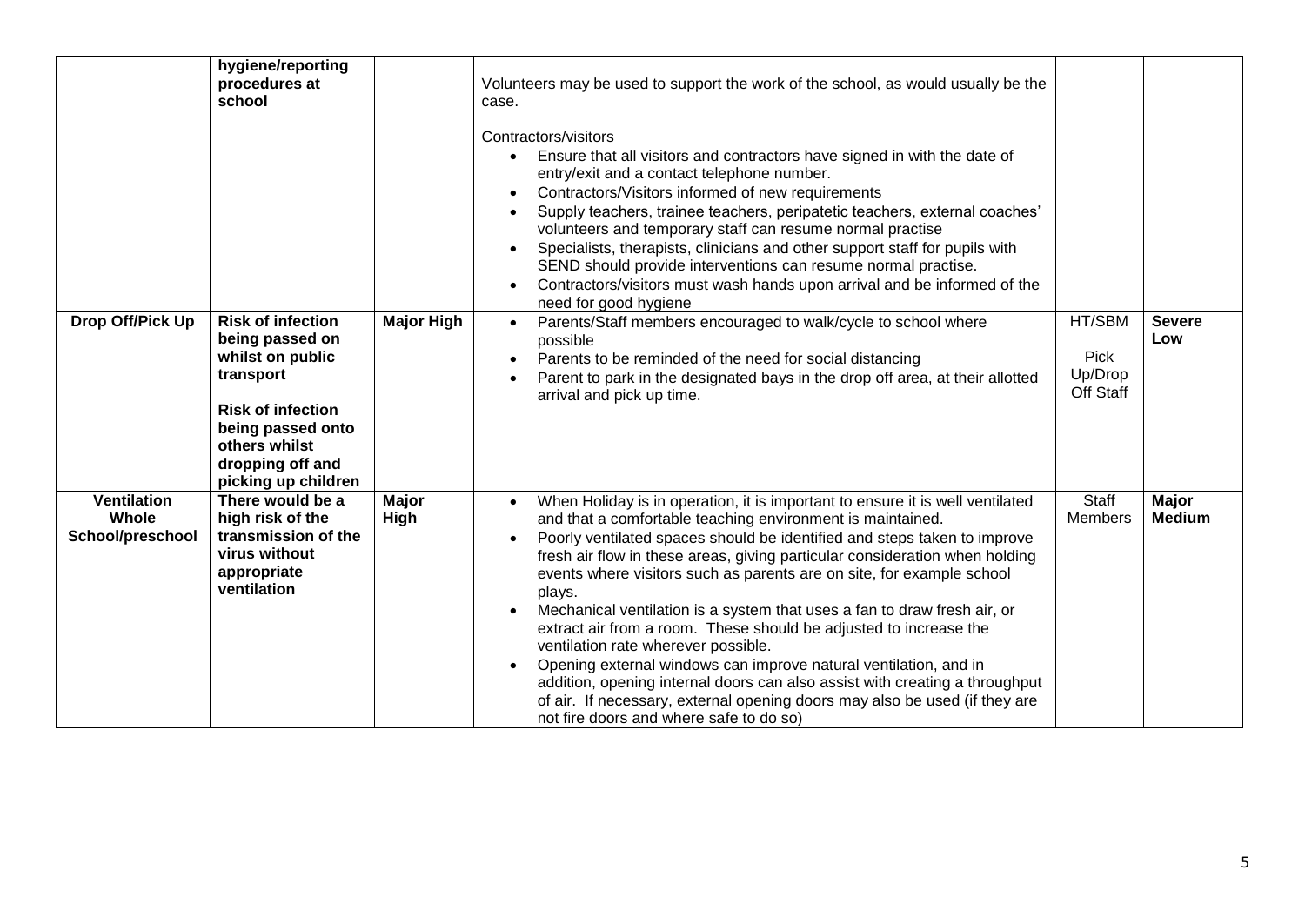| <b>Cleaning</b>         | There would be a                          | Major            | Infection control procedures are adhered to as much as possible in<br>$\bullet$                                                                                    | Admin          | <b>Major</b>     |
|-------------------------|-------------------------------------------|------------------|--------------------------------------------------------------------------------------------------------------------------------------------------------------------|----------------|------------------|
| Whole                   | high risk of                              | High             | accordance with the DfE and PHE's guidance.                                                                                                                        |                | <b>Medium</b>    |
| <b>School/Preschool</b> | transmission of the                       |                  | Cleaning schedule is in place where cleaning is more frequent across used<br>$\bullet$                                                                             |                |                  |
|                         | virus without<br>regular and              |                  | classrooms and shared spaces, please complete (tick) the cleaning                                                                                                  | <b>SBM</b>     |                  |
|                         | thorough cleaning,                        |                  | schedule to show that items have been cleaned                                                                                                                      |                |                  |
|                         | using appropriate                         |                  | Cleaning Packs available in each classroom containing antibacterial                                                                                                |                |                  |
|                         | resources, of the                         |                  | sanitiser, surface cleaning spray, disposable cloths, disposable plastic                                                                                           |                |                  |
|                         | premises, surfaces,                       |                  | gloves, disposable face masks, goggles, sick bags, disposable aprons                                                                                               |                |                  |
|                         | touch points,                             |                  | Contract Cleaners (Top Mops) are employed by the school to carry out                                                                                               |                |                  |
|                         | equipment and                             |                  | daily, thorough cleaning that follows national guidance and is compliant                                                                                           |                |                  |
|                         | resources                                 |                  | with the COSHH Policy and the Health and Safety Policy.                                                                                                            |                |                  |
|                         |                                           |                  | Top Mops to increase their cleaning in rooms occupied by adults and                                                                                                |                |                  |
|                         |                                           |                  | children, focusing on the surfaces, chairs, door handles and toilets each<br>day                                                                                   |                |                  |
|                         |                                           |                  | The <b>SBM</b> arranges enhanced cleaning to be undertaken where required -<br>$\bullet$<br>advice about enhanced cleaning protocols is sought from the local HTP. |                |                  |
|                         |                                           |                  | The <b>SBM</b> monitors the cleaning standards of school cleaning contractors                                                                                      | Staff          |                  |
|                         |                                           |                  | and discusses any additional measures required with regards to                                                                                                     | <b>Members</b> |                  |
|                         |                                           |                  | managing the spread of coronavirus.                                                                                                                                |                |                  |
|                         |                                           |                  | Ensure that surfaces, door handles and touch points are wiped in the                                                                                               |                |                  |
|                         |                                           |                  | classrooms at regular intervals with appropriate disinfectants                                                                                                     |                |                  |
|                         |                                           |                  | Ensure that resources children have been using are wiped down at the<br>$\bullet$                                                                                  |                |                  |
|                         |                                           |                  | end of the session                                                                                                                                                 |                |                  |
|                         |                                           |                  | Ensure bins are emptied regularly throughout the day<br>$\bullet$                                                                                                  |                |                  |
|                         |                                           |                  | Ensure that laundry (such as tea towels) are washed regularly                                                                                                      |                |                  |
|                         |                                           |                  | Toilets will need to be cleaned regularly and pupils must be encouraged to<br>clean their hands thoroughly after using the toilet. Bubble groups to be             |                |                  |
|                         |                                           |                  | allocated their own toilet block as reasonably practicable                                                                                                         |                |                  |
|                         |                                           |                  | Pupils to wash their hands thoroughly after using the toilet<br>$\bullet$                                                                                          |                |                  |
| <b>Vacant Premises</b>  | There are Security                        | <b>Minor Low</b> | Access to the school/preschool setting is restricted<br>$\bullet$                                                                                                  | <b>HT</b>      | <b>Minor Low</b> |
| In the event of         | Risks in the event of                     |                  | The head teacher and site manager remain on-call in case of an emergency<br>$\bullet$                                                                              | <b>SBM</b>     |                  |
| <b>lockdown</b>         | a closed school -                         |                  | or if access to the school is required.                                                                                                                            | Caretaker      |                  |
|                         | such as attempted                         |                  | External signage is visible to show that the school is closed and that access<br>$\bullet$                                                                         |                |                  |
|                         | break<br>ins.                             |                  | is restricted.                                                                                                                                                     |                |                  |
|                         | unauthorised use of<br>the school grounds |                  | Valuable school property and equipment is identified and reasonable                                                                                                |                |                  |
|                         |                                           |                  | $\bullet$<br>measures are in place to ensure security.                                                                                                             |                |                  |
|                         |                                           |                  | The site manager ensures the school premises is safe to return to before<br>$\bullet$                                                                              |                |                  |
|                         |                                           |                  | school activity resumes.                                                                                                                                           |                |                  |
|                         |                                           |                  | Any hazards are reported to the head teacher as soon as possible and                                                                                               |                |                  |
|                         |                                           |                  | issues are resolved prior to school returning to usual business.                                                                                                   |                |                  |
|                         |                                           |                  |                                                                                                                                                                    |                |                  |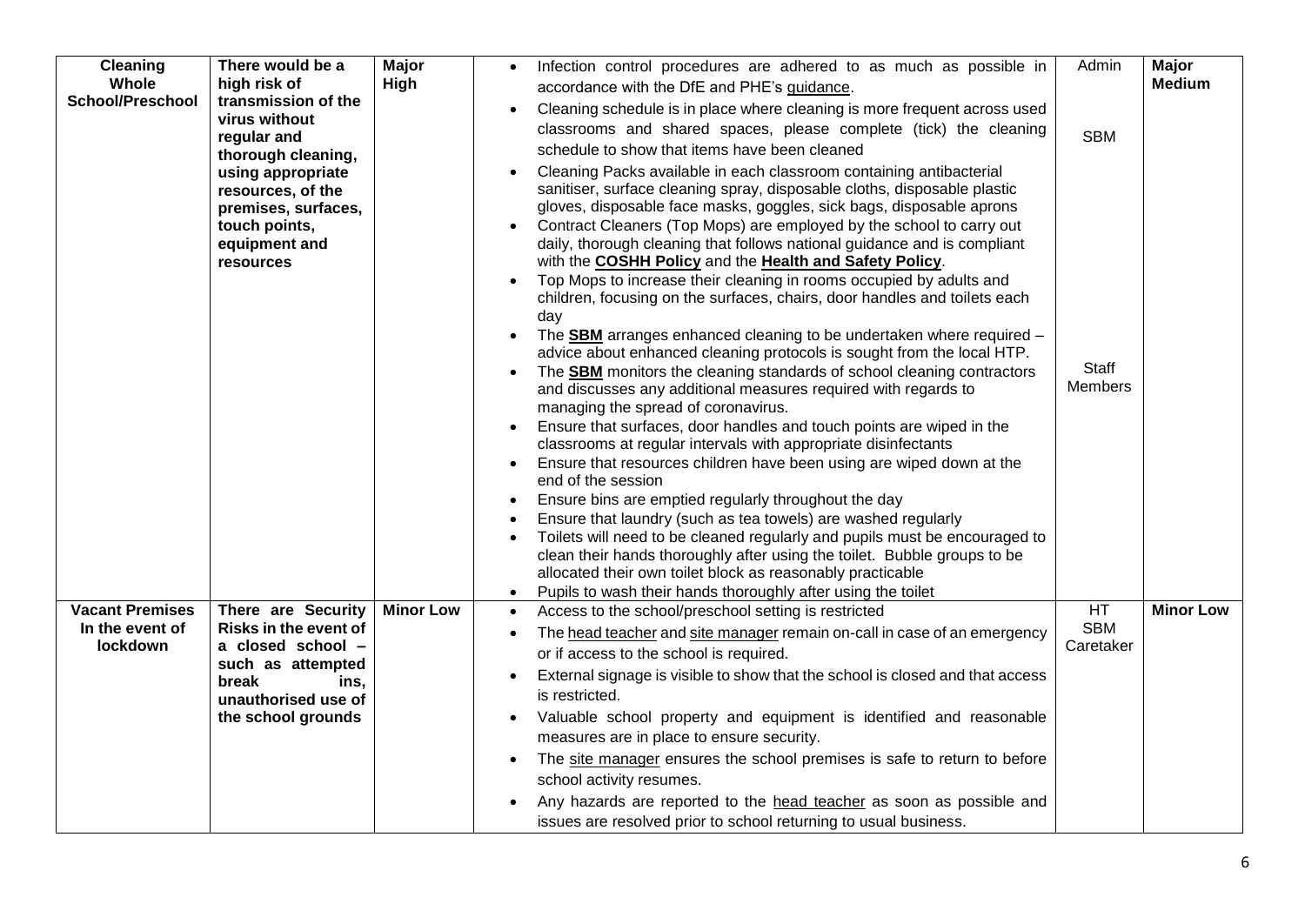|                   |                                                                                                                                    |                   | In the event of a Local Lockdown the head teacher ensures the school<br>reopens only when it is safe and advisable to do so, in line with local and<br>national advice.<br>Legionella tests are carried out regularly at both school sites by WSM                                                                                                                                                                                                                                                                                  |                         |                               |
|-------------------|------------------------------------------------------------------------------------------------------------------------------------|-------------------|------------------------------------------------------------------------------------------------------------------------------------------------------------------------------------------------------------------------------------------------------------------------------------------------------------------------------------------------------------------------------------------------------------------------------------------------------------------------------------------------------------------------------------|-------------------------|-------------------------------|
| <b>Fire Alarm</b> | infection<br>Risk of<br>being passed<br>on<br>whilst children are<br>evacuating<br>the<br>building if the fire<br>alarm goes off   | <b>Major High</b> | Classes to be allocated areas on the school playground, away from the<br>school building<br>Fire Alarm practise will take place to ensure measures are adequate<br>Fire alarm testing and drills to continue as normal                                                                                                                                                                                                                                                                                                             | Staff<br><b>Members</b> | <b>Severe</b><br>Low          |
| <b>Hygiene</b>    | risk<br>of<br><b>The</b><br>transmission of the<br>virus is high without<br>putting appropriate<br>hygiene<br>measures<br>in place | <b>Major High</b> | General reminders for handwashing – 20 seconds, running water, soap,<br>alcohol rub. You must ensure that pupils clean their hands regularly<br>including:<br>When they arrive at the school<br>$\circ$<br>When they return from breaks<br>When they change rooms<br>Before and after eating<br>$\bigcirc$<br>after sneezing or coughing and before going home.<br>Catch it, Bin It, Kill It procedure reinforced if someone sneezes or coughs<br>A range of PPE item available from the school office should an outbreak<br>occur | Staff<br><b>Members</b> | <b>Major</b><br><b>Medium</b> |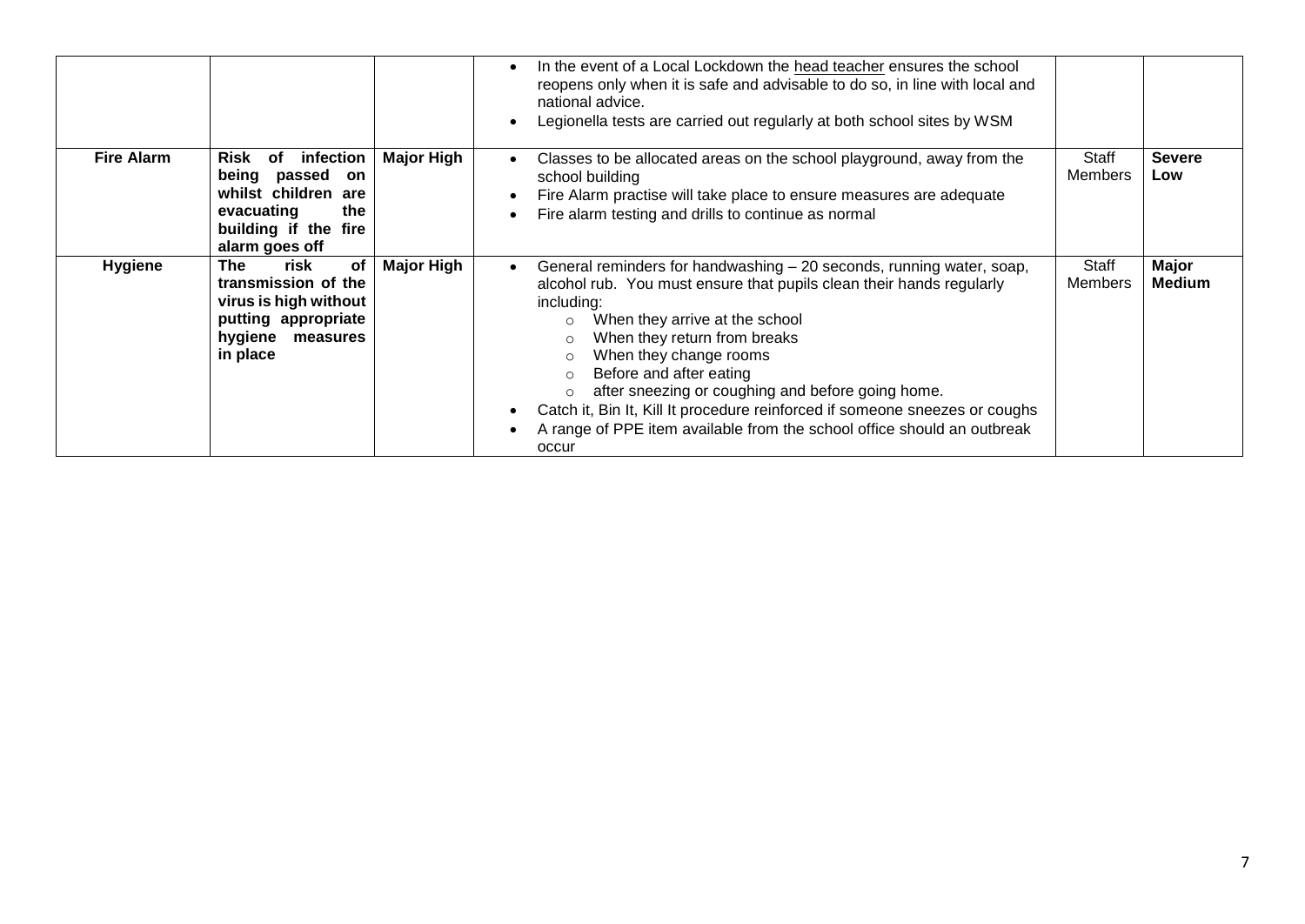| <b>Face Covering</b><br>Staff, pupils, visitors | The<br>risk<br>of<br>transmission of the<br>virus is high without<br>putting appropriate<br>hygiene measures<br>in place | <b>Major High</b> | From Autumn term (Step 4), face coverings will no longer be<br>recommended for pupils in classrooms or communal areas in all schools.<br>Face coverings will also no longer be recommended for staff in<br>classrooms<br>In circumstances where face coverings are recommended<br>If there is an outbreak in school, a director of public health might advise<br>you that face coverings should temporarily be worn in communal areas or<br>classrooms (by pupils, staff and visitors, unless exempt)<br>When PPE is used, it is essential that it is used properly. This includes<br>scrupulous hand hygiene and following guidance on how to put PPE on<br>and take it off safely in order to reduce self-contamination. The safe<br>wearing of face coverings requires:<br>The cleaning of hands before and after touching, including to<br>$\circ$<br>remove or put them on and the safe storage of them in individual,<br>sealable plastic bags between use.<br>Face masks must:<br>cover both nose and mouth<br>$\bigcirc$<br>not be allowed to dangle around the neck<br>not be touched once put on, except when carefully removed<br>$\circ$<br>before disposal<br>be changed when they become moist or damaged<br>be worn once and then discarded - hands must be cleaned after<br>$\circ$<br>disposal<br>Pupils to be made aware of the procedure for removing their face masks<br>Pupils must be instructed not to touch the front of their face covering<br>during use or when removing them<br>Pupils must wash their hands immediately on arrival, dispose of<br>temporary face coverings in a 'black bag' waste bin (not recycling bin),<br>again wash their hands before going to the classroom | Face<br>Covering<br>Staff,<br>pupils,<br>visitors | The risk of<br>transmissi<br>on of the<br>virus is<br>high<br>without<br>putting<br>appropriat<br>e hygiene<br>measures<br>in place |
|-------------------------------------------------|--------------------------------------------------------------------------------------------------------------------------|-------------------|-----------------------------------------------------------------------------------------------------------------------------------------------------------------------------------------------------------------------------------------------------------------------------------------------------------------------------------------------------------------------------------------------------------------------------------------------------------------------------------------------------------------------------------------------------------------------------------------------------------------------------------------------------------------------------------------------------------------------------------------------------------------------------------------------------------------------------------------------------------------------------------------------------------------------------------------------------------------------------------------------------------------------------------------------------------------------------------------------------------------------------------------------------------------------------------------------------------------------------------------------------------------------------------------------------------------------------------------------------------------------------------------------------------------------------------------------------------------------------------------------------------------------------------------------------------------------------------------------------------------------------------------------------------------------------------------------------------------|---------------------------------------------------|-------------------------------------------------------------------------------------------------------------------------------------|
|-------------------------------------------------|--------------------------------------------------------------------------------------------------------------------------|-------------------|-----------------------------------------------------------------------------------------------------------------------------------------------------------------------------------------------------------------------------------------------------------------------------------------------------------------------------------------------------------------------------------------------------------------------------------------------------------------------------------------------------------------------------------------------------------------------------------------------------------------------------------------------------------------------------------------------------------------------------------------------------------------------------------------------------------------------------------------------------------------------------------------------------------------------------------------------------------------------------------------------------------------------------------------------------------------------------------------------------------------------------------------------------------------------------------------------------------------------------------------------------------------------------------------------------------------------------------------------------------------------------------------------------------------------------------------------------------------------------------------------------------------------------------------------------------------------------------------------------------------------------------------------------------------------------------------------------------------|---------------------------------------------------|-------------------------------------------------------------------------------------------------------------------------------------|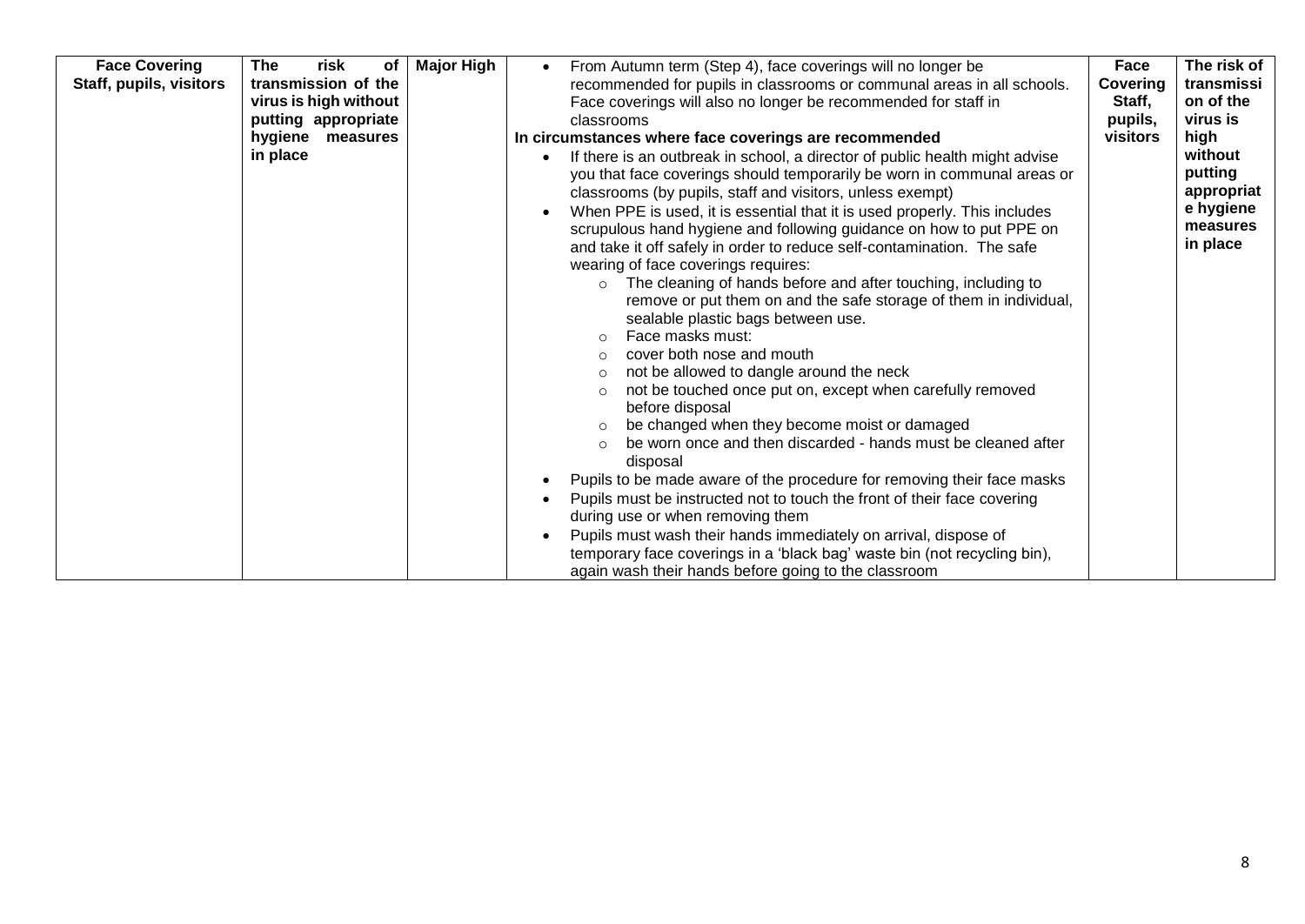|                               | <b>HOLIDAY CLUB/AFTER SCHOOL CLUB OPERATIONS</b>                                                                 |                   |                                                                                                                                                                                                                                                                                                                                                                                                                                                                                                                                                                                                                                                                                                                                                                                                              |                                          |                               |  |  |
|-------------------------------|------------------------------------------------------------------------------------------------------------------|-------------------|--------------------------------------------------------------------------------------------------------------------------------------------------------------------------------------------------------------------------------------------------------------------------------------------------------------------------------------------------------------------------------------------------------------------------------------------------------------------------------------------------------------------------------------------------------------------------------------------------------------------------------------------------------------------------------------------------------------------------------------------------------------------------------------------------------------|------------------------------------------|-------------------------------|--|--|
|                               |                                                                                                                  |                   | <b>Key Actions</b>                                                                                                                                                                                                                                                                                                                                                                                                                                                                                                                                                                                                                                                                                                                                                                                           | <b>Who</b>                               | <b>Notes</b>                  |  |  |
| Who can attend the<br>setting | <b>Spread of infection</b>                                                                                       | Medium            | Out-of-school settings and wraparound childcare providers can offer<br>provision to all children, without restriction on the reasons for which they<br>may attend<br>Children should be encouraged to attend settings close to where they live.<br>Ideally within walking distance or cycling distance. However, where<br>children and young people do attend settings further afield, they should<br>follow the COVID-19 safer travel guidance for passengers                                                                                                                                                                                                                                                                                                                                               |                                          |                               |  |  |
| Wellbeing                     | <b>Staff members</b><br>mental health and<br>anxiety could be<br>high in relation to<br>concerns about CV-<br>19 | <b>Major High</b> | Staff to know that members of SLT are there for them at any time -<br>telephone numbers provided<br>Workload agreements put in place with staff members (limit on email<br>contact. Cut off time)<br>SLT are available for any wellbeing conversations to discuss any<br>concerns and explain measures that have been put in place. School<br>Leaders will put into place as far as possible additional measures where<br>appropriate<br>Members of staff are encouraged to use the Education Support<br>Partnership for support for mental health and wellbeing<br>Conversations will take place with any member of staff who wants to<br>discuss the feasibility of home working<br>Staff can use the wellbeing garden at Shalfleet, the gazebo at Yarmouth<br>and the amphitheatre on the Freshwater site | HT/SLT<br><b>Staff</b><br><b>Members</b> | <b>Major</b><br><b>Medium</b> |  |  |
| <b>PPE</b>                    | The risk of<br>transmission                                                                                      | <b>Medium</b>     | From Step 4, face coverings will no longer be advised for pupils, staff and<br>visitors either in classrooms or in communal areas.<br>In the event of a breakout, PHE may advise the use of face coverings.                                                                                                                                                                                                                                                                                                                                                                                                                                                                                                                                                                                                  |                                          |                               |  |  |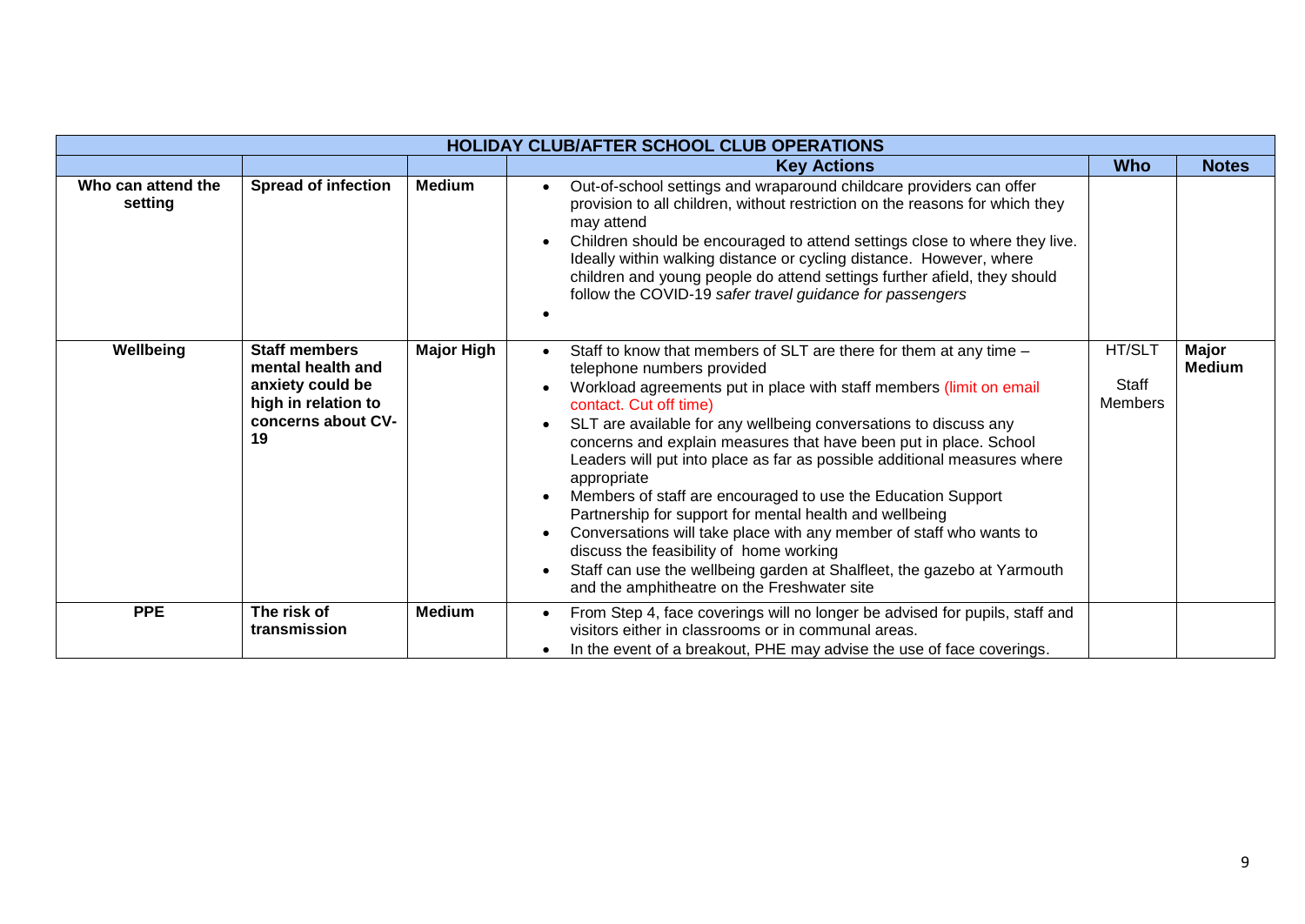|                               |                                                                                                                  |                   | <b>STAFF</b>                                                                                                                                                                                                                                                                                                                                                                                                                                                                                                                                                                                                                                                                                                                                                                                                                                                                                                                                                                                            |                                          |                               |
|-------------------------------|------------------------------------------------------------------------------------------------------------------|-------------------|---------------------------------------------------------------------------------------------------------------------------------------------------------------------------------------------------------------------------------------------------------------------------------------------------------------------------------------------------------------------------------------------------------------------------------------------------------------------------------------------------------------------------------------------------------------------------------------------------------------------------------------------------------------------------------------------------------------------------------------------------------------------------------------------------------------------------------------------------------------------------------------------------------------------------------------------------------------------------------------------------------|------------------------------------------|-------------------------------|
|                               |                                                                                                                  |                   | <b>Key Actions</b>                                                                                                                                                                                                                                                                                                                                                                                                                                                                                                                                                                                                                                                                                                                                                                                                                                                                                                                                                                                      | <b>Who</b>                               | <b>Notes</b>                  |
| Availability/Organisati<br>on | There is not<br>enough staff to<br>safely<br>accommodate the<br>children back at<br>school                       | <b>Major High</b> | Normal working hours and practise to resume.<br>Members of staff who are pregnant are advised to follow the relevant<br>guidance available for clinically vulnerable people - see separate<br>individual staff Risk Assessment<br>Redeployment of staff/supply staff to cover                                                                                                                                                                                                                                                                                                                                                                                                                                                                                                                                                                                                                                                                                                                           | HT/SLT                                   | <b>Major</b><br><b>Medium</b> |
| Wellbeing                     | <b>Staff members</b><br>mental health and<br>anxiety could be<br>high in relation to<br>concerns about CV-<br>19 | <b>Major High</b> | Staff to know that members of SLT are there for them at any time -<br>$\bullet$<br>telephone numbers provided<br>Workload agreements put in place with staff members (limit on email<br>contact. Cut off time)<br>SLT are available for any wellbeing conversations to discuss any<br>concerns and explain measures that have been put in place. School<br>Leaders will put into place as far as possible additional measures where<br>appropriate<br>Members of staff are encouraged to use the Education Support<br>Partnership for support for mental health and wellbeing<br>Conversations will take place with any member of staff who wants to<br>discuss the feasibility of home working<br>Staff can use the wellbeing garden at Shalfleet, the gazebo at Yarmouth                                                                                                                                                                                                                              | HT/SLT<br><b>Staff</b><br><b>Members</b> | Major<br><b>Medium</b>        |
| <b>PPE</b>                    | The risk of<br>transmission                                                                                      | <b>Medium</b>     | From Step 4, face coverings will no longer be advised for pupils, staff and<br>$\bullet$<br>visitors either in classrooms or in communal areas.<br>In the event of a breakout, PHE may advise the use of face coverings.                                                                                                                                                                                                                                                                                                                                                                                                                                                                                                                                                                                                                                                                                                                                                                                |                                          |                               |
| <b>Lateral Flow Testing</b>   | Not engaging could<br>increase the spread<br>of Coronavirus                                                      | <b>Major High</b> | Rapid testing remains a vital part of the government's plan to suppress this<br>virus, therefore it is strongly advised that ALL staff/visitors/contractors<br>complete the LFT's<br>All staff, supply teachers and regular volunteers/visitors should be given<br>access to the LFT kits, this is an optional test to help locate asymptomatic<br>staff to help prevent transmission.<br>LFT's are to be completed every Sunday and Wednesday evening, before<br>$\bullet$<br>8pm.<br>Staff must inform the school office via google form of their test result.<br>Staff must record their test result via the NHS online platform (please refer<br>to the LFT risk assessment)<br>In the case of a void test result, staff must complete another LFT, should<br>the second test show a void then the staff member must inform either the<br>SBM or Headteacher of their test result. The staff member must begin self-<br>isolation and book a PCR test. The staff member must self-isolate until the |                                          |                               |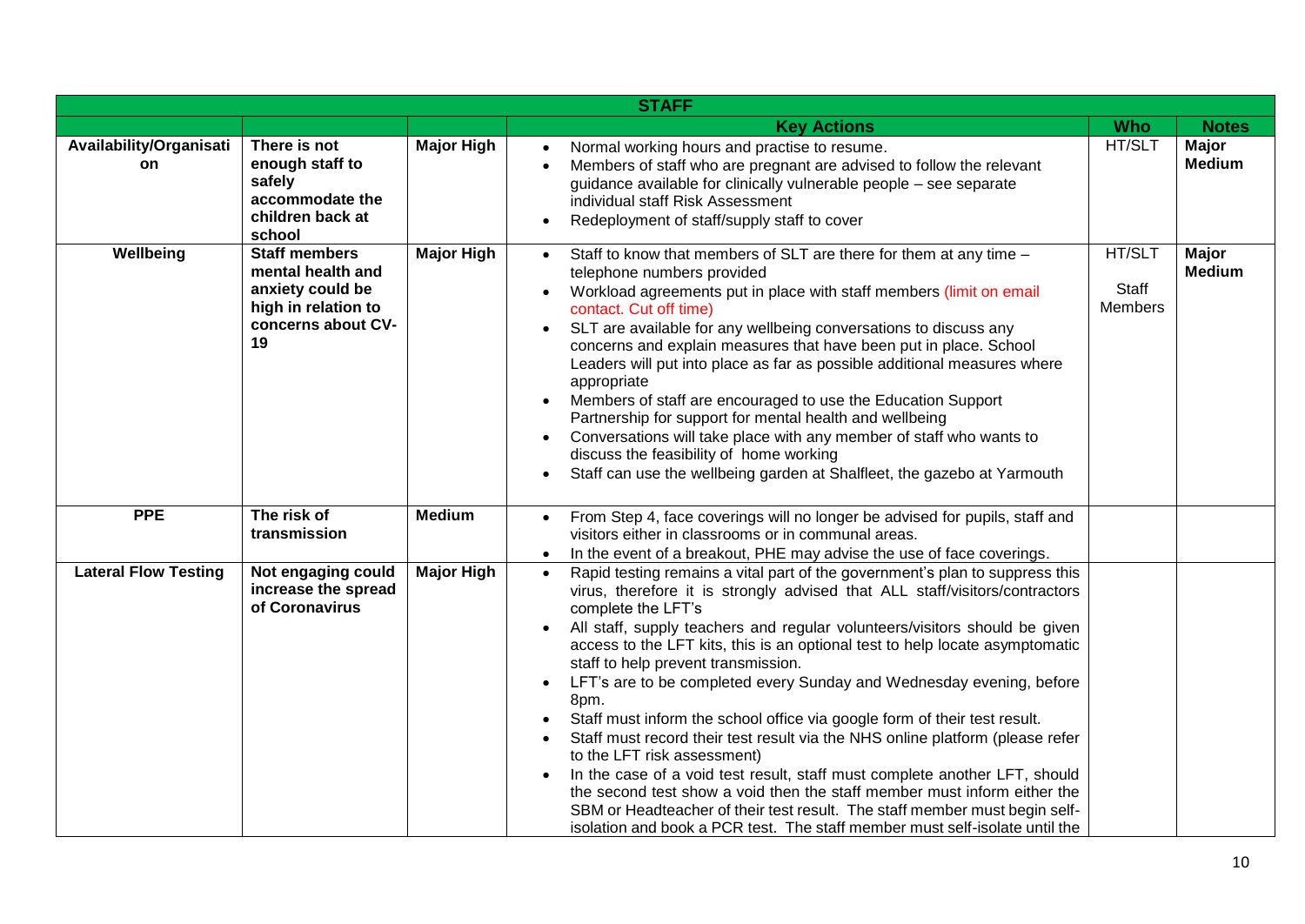| PCR result has been received.<br>In the case of a positive LFT, staff members must treat this as a positive<br>case and follow government guidance to self-isolate. The staff member |  |
|--------------------------------------------------------------------------------------------------------------------------------------------------------------------------------------|--|
| must book a PCR test.                                                                                                                                                                |  |

| <b>Pupils</b>                      |                                                                                                                                                                             |                   |                                                                                                                                                                                                                                                                                                                                                                                                                                                                                                                                                                                                                                                                                                                                                                                                                                                                                                                                                                                                                                                                                                               |                                                    |                               |  |
|------------------------------------|-----------------------------------------------------------------------------------------------------------------------------------------------------------------------------|-------------------|---------------------------------------------------------------------------------------------------------------------------------------------------------------------------------------------------------------------------------------------------------------------------------------------------------------------------------------------------------------------------------------------------------------------------------------------------------------------------------------------------------------------------------------------------------------------------------------------------------------------------------------------------------------------------------------------------------------------------------------------------------------------------------------------------------------------------------------------------------------------------------------------------------------------------------------------------------------------------------------------------------------------------------------------------------------------------------------------------------------|----------------------------------------------------|-------------------------------|--|
| <b>Pupils</b>                      |                                                                                                                                                                             |                   | <b>Key Actions</b>                                                                                                                                                                                                                                                                                                                                                                                                                                                                                                                                                                                                                                                                                                                                                                                                                                                                                                                                                                                                                                                                                            | <b>Who</b>                                         | <b>Notes</b>                  |  |
| <b>Hygiene</b>                     | The risk of<br>transmission of the<br>virus is high<br>without putting<br>appropriate<br>hygiene measures<br>in place                                                       | <b>Major High</b> | Discuss hygiene expectations with children.<br>General reminders for handwashing - 20 seconds, running water, soap or<br>alcohol rub<br>Increased enforced use of handwashing - before leaving home, on arrival<br>to the setting, before and after eating, before and after breaks, if they<br>change rooms, after sneezing or coughing and before going home.<br>Ensure children who need support with handwashing are helped and all<br>children are reminded to not ingest the hand sanitiser<br>Ensure children are reminded regularly to not touch their faces<br>Catch it, Bin It, Kill It procedure reinforced if someone sneezes or coughs<br>Pupils are instructed to cough or sneeze into their elbow and use a tissue<br>to cover their mouths where possible, disposing of the tissue in waste<br>disposal units. If there are children who need support with this, they<br>should be helped with the member of staff washing their hands<br>immediately after assistance<br>Pupils clean their hands after they have coughed or sneezed.<br>Ensure all fruit is washed thoroughly at fruit time | <b>Pupils</b><br>All Staff<br><b>Members</b>       | <b>Major</b><br><b>Medium</b> |  |
| Organisation/<br><b>Attendance</b> | The risk of children<br>going missing in<br>education<br>The risk of<br>increased<br>safeguarding<br>concerns<br>The risk of children<br>infecting others<br>with the virus | <b>Major High</b> | Out-of school settings and wraparound childcare providers can offer<br>$\bullet$<br>provision to all children, without restriction on the reasons for which the<br>may attend.<br>Children should be encouraged to attend settings close to where they live<br>if possible.<br>At Step 4 it is no longer recommended that it is necessary to keep<br>children in consistent groups ('bubbles'). Bubbles will not need to be used<br>in schools from the autumn term.<br>In the event of an outbreak it may be necessary to reintroduce 'bubbles'<br>for a temporary period, to reduce missing between groups.<br><b>CEV children</b><br>All CEV children and young people should attend their education setting<br>unless they are one of the very small number of children under paediatric<br>or other specialist care who have been advised by their GP or clinician not<br>to attend.<br>Further information is available in the guidance on supporting pupils at school with<br>medical conditions                                                                                                       | HT/SLT<br>Admin<br>Team<br>Staff<br><b>Members</b> | <b>Major</b><br><b>Medium</b> |  |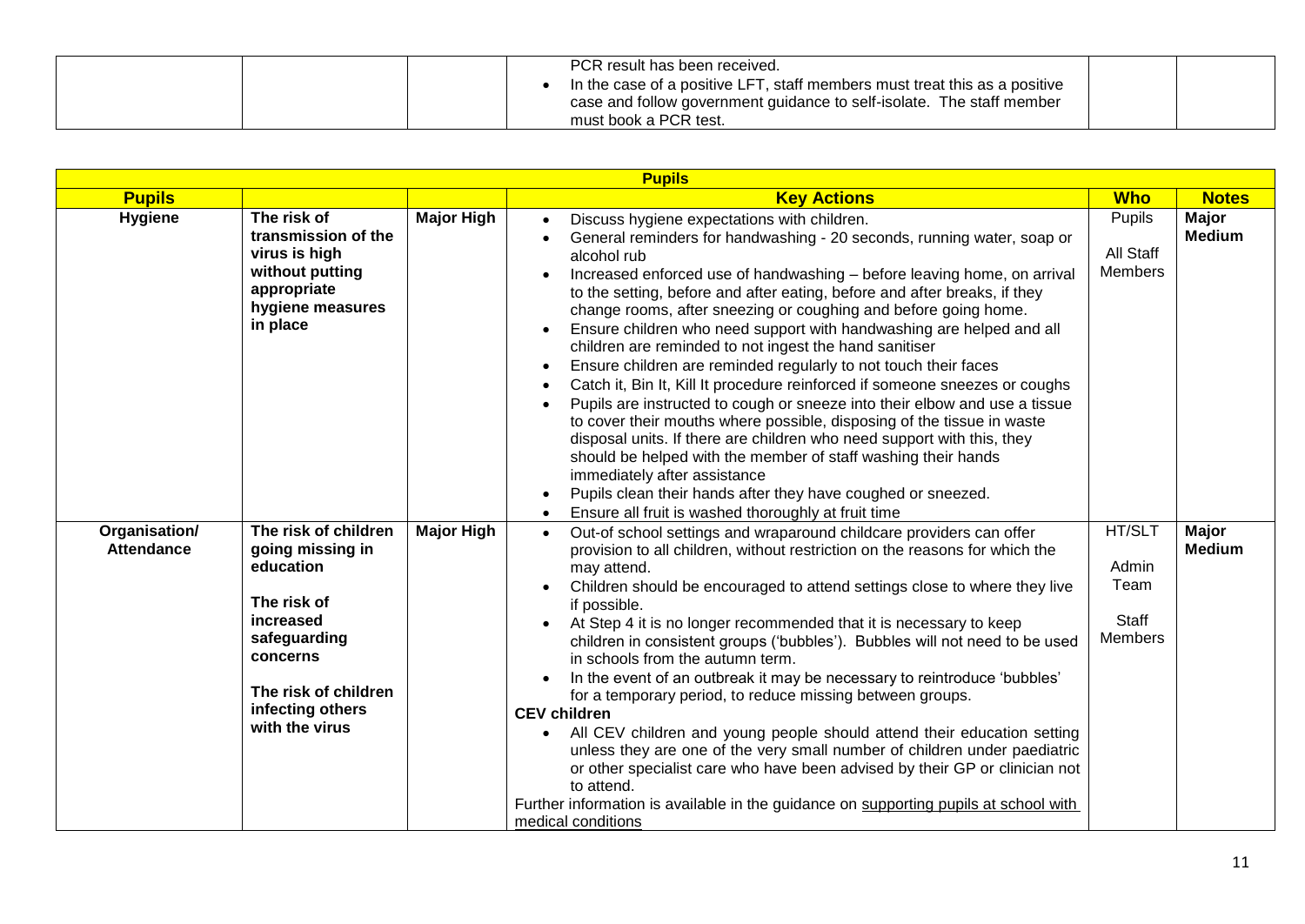| <b>Groups and mixing</b>                 | <b>Spread of COVID-19</b>                                                     | <b>Medium</b>         | If sessions are normally run indoors, you should consider whether you can<br>run them safely outside instead, as the risk of transmission is lower<br>outdoors.<br>Since 17th May, where wraparound and other extra-curricular activities for<br>$\bullet$<br>children are taking place indoors, they can take place in groups of any<br>number. However when considering appropriate groups sizes, it will be<br>important to take into account the factors detailed in this risk assessment.<br>Such as the recommended occupancy levels of the setting and levels of<br>ventilation.<br>If the provision takes place outdoors, this can continue in groups of any<br>number<br>It is no longer necessary to keep groups apart as much as possible. |                                        |                      |
|------------------------------------------|-------------------------------------------------------------------------------|-----------------------|-------------------------------------------------------------------------------------------------------------------------------------------------------------------------------------------------------------------------------------------------------------------------------------------------------------------------------------------------------------------------------------------------------------------------------------------------------------------------------------------------------------------------------------------------------------------------------------------------------------------------------------------------------------------------------------------------------------------------------------------------------|----------------------------------------|----------------------|
| <b>Operating with</b><br>multiple groups | <b>Spread of COVID-19</b><br><b>Mixing of groups</b>                          | <b>Medium</b>         | When operating provision for multiple groups of children throughout the<br>$\bullet$<br>day, you should allow enough changeover time in between groups for<br>cleaning, and to prevent children and parents or carers waiting in large<br>groups.                                                                                                                                                                                                                                                                                                                                                                                                                                                                                                     |                                        |                      |
| <b>Educational visits</b>                | Outbreak/potential<br>infection                                               | <b>Medium</b><br>High | Given the gap in COVID-19 related cancellation insurance, when booking<br>$\bullet$<br>a new visit, please ensure that any new bookings have adequate financial<br>protection in place<br>No international visits<br>A full and thorough risk assessment, ensuring any public health advice,<br>such as hygiene and ventilation requirements, is included as part of the<br>risk assessment                                                                                                                                                                                                                                                                                                                                                           |                                        |                      |
| <b>Playtime</b>                          | <b>Risk of infection</b><br>being passed on<br>whilst children are<br>playing | <b>Major High</b>     | Medical boxes taken out at playtime<br>$\bullet$<br>Cleaning Pack to be taken out at play times including antibacterial<br>sanitiser, surface cleaning spray, disposable cloths, disposable plastic<br>gloves, disposable face masks, goggles, sick bags, disposable aprons<br>From Step 4, normal break time arrangements can resume<br>Any play equipment used to be more frequently cleaned than normal.                                                                                                                                                                                                                                                                                                                                           | SBM/Adm<br>in Team<br>Staff<br>Members | <b>Severe</b><br>Low |
| <b>Travel and quarantine</b>             | <b>Risk of infection</b><br>being spread                                      | <b>Medium</b>         | Where pupils travel from abroad to attend a boarding school, we will need<br>$\bullet$<br>to explain the rules to pupils and their parents before they travel to the<br>UK. All pupils travelling to England must adhere to travel legislation,<br>details of which are set out in government guidance                                                                                                                                                                                                                                                                                                                                                                                                                                                |                                        |                      |

## Coronavirus Key Actions – in event of illness

| <b>Specific Issue</b> | <b>Identified Risk</b>    | <b>Risk</b>     | <b>Measures put in Place</b>                                         | Who             | Risk            |
|-----------------------|---------------------------|-----------------|----------------------------------------------------------------------|-----------------|-----------------|
|                       |                           | Rating          |                                                                      |                 | Rating          |
|                       |                           | <b>Prior to</b> |                                                                      |                 | <b>Post</b>     |
|                       |                           | <b>Measures</b> |                                                                      |                 | <b>Measures</b> |
| <b>Confirmed case</b> | <b>Spread of COVID-19</b> | <b>Major</b>    | When an individual develops COVID-19 symptoms or has a positive test | <b>Evervone</b> | <b>Severe</b>   |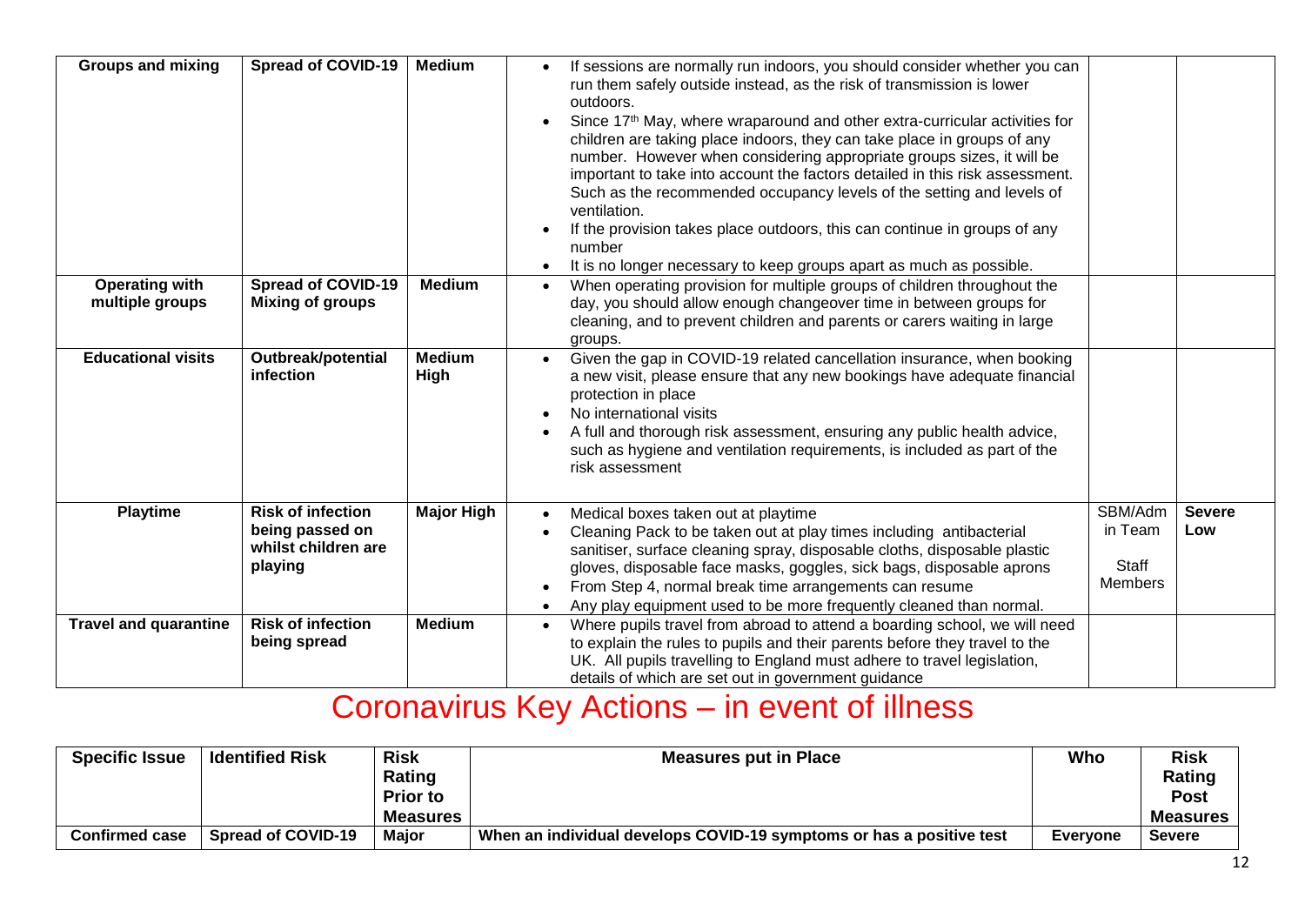| or suspected            |                           | <b>High</b>   | Pupils, staff and other adults should follow public health advice on                                                                                | Low |
|-------------------------|---------------------------|---------------|-----------------------------------------------------------------------------------------------------------------------------------------------------|-----|
| case                    |                           |               | when to self-isolate and what to do.                                                                                                                |     |
|                         |                           |               | They should not come into school if they have symptoms, have had a                                                                                  |     |
|                         |                           |               | positive test result or other reasons requiring them to stay at home due                                                                            |     |
|                         |                           |               | to the risk of the passing on COVID-19 (for example, they are required<br>to quarantine).                                                           |     |
|                         |                           |               | If anyone in school develops COVID-19 symptoms, however mild, they                                                                                  |     |
|                         |                           |               | should be sent home and they should follow public health advice.                                                                                    |     |
|                         |                           |               | For everyone with symptoms, they should avoid using public transport                                                                                |     |
|                         |                           |               | and, wherever possible, be collected by a member of their family or<br>household.                                                                   |     |
|                         |                           |               | If a pupil is awaiting collection, they should be left in a room on their                                                                           |     |
|                         |                           |               | own if possible and safe to do so. A window should be opened for<br>fresh air ventilation if possible. Appropriate PPE should also be used if       |     |
|                         |                           |               | close contact is necessary. Any rooms they use should be cleaned                                                                                    |     |
|                         |                           |               | after they have left.                                                                                                                               |     |
|                         |                           |               | The household (including siblings) should follow the PHE stay at home                                                                               |     |
|                         |                           |               | guidance for households with possible or confirmed coronavirus<br>(COVID-19) infection                                                              |     |
|                         |                           |               |                                                                                                                                                     |     |
| Confirmatory            | <b>Spread of COVID-19</b> | <b>Major</b>  | Staff and pupils with a positive LFD test result should self-isolate in line                                                                        |     |
| <b>PCR tests</b>        |                           | High          | with the stay at home guidance. They will also need to get a free PCR                                                                               |     |
|                         |                           |               | test to check if they have COVID-19<br>Whilst awaiting the PCR result, the individual should continue to self-                                      |     |
|                         |                           |               | isolate                                                                                                                                             |     |
|                         |                           |               | If the PCR test is taken within 2 days of the positive lateral flow test, and                                                                       |     |
|                         |                           |               | is negative, it overrides the self-test LFD test and the pupil can return to<br>school, as long as the individual doesn't have COVID-19 symptoms.   |     |
| <b>Tracing/Outbreak</b> | <b>Spread of COVID-19</b> | <b>Medium</b> | From Step 4, close contacts will be identified via NHS Test and Trace.                                                                              |     |
|                         |                           |               | School may be contacted in exceptional cases to identify close contacts                                                                             |     |
|                         |                           |               | Pupils, staff and other adults should follow public health advice on when                                                                           |     |
|                         |                           |               | to self-isolate and what to do                                                                                                                      |     |
|                         |                           |               | As with positive cases NHS Test & Trace will work with the positive case<br>to identify close contacts. Contacts from a school setting will only be |     |
|                         |                           |               | traced by NHS Test & Trace where the positive case specifically                                                                                     |     |
|                         |                           |               | identifies the individual as being a close contact.                                                                                                 |     |
|                         |                           |               | From 16th August, children under the age of 18 years old will no longer                                                                             |     |
|                         |                           |               | be required to self-isolate if they are contacted by NHS Test & Trace as<br>a close contact of a positive COVID-19 case. Instead children will be   |     |
|                         |                           |               | contacted by NHS Test & Trace, informed they have been in close                                                                                     |     |
|                         |                           |               | contact with a positive case and advised to take a PCR test.                                                                                        |     |
|                         |                           |               | Settings will continue to have a role in working with health protection                                                                             |     |
|                         |                           |               | teams in the case of a local outbreak. If there is an outbreak in a setting                                                                         |     |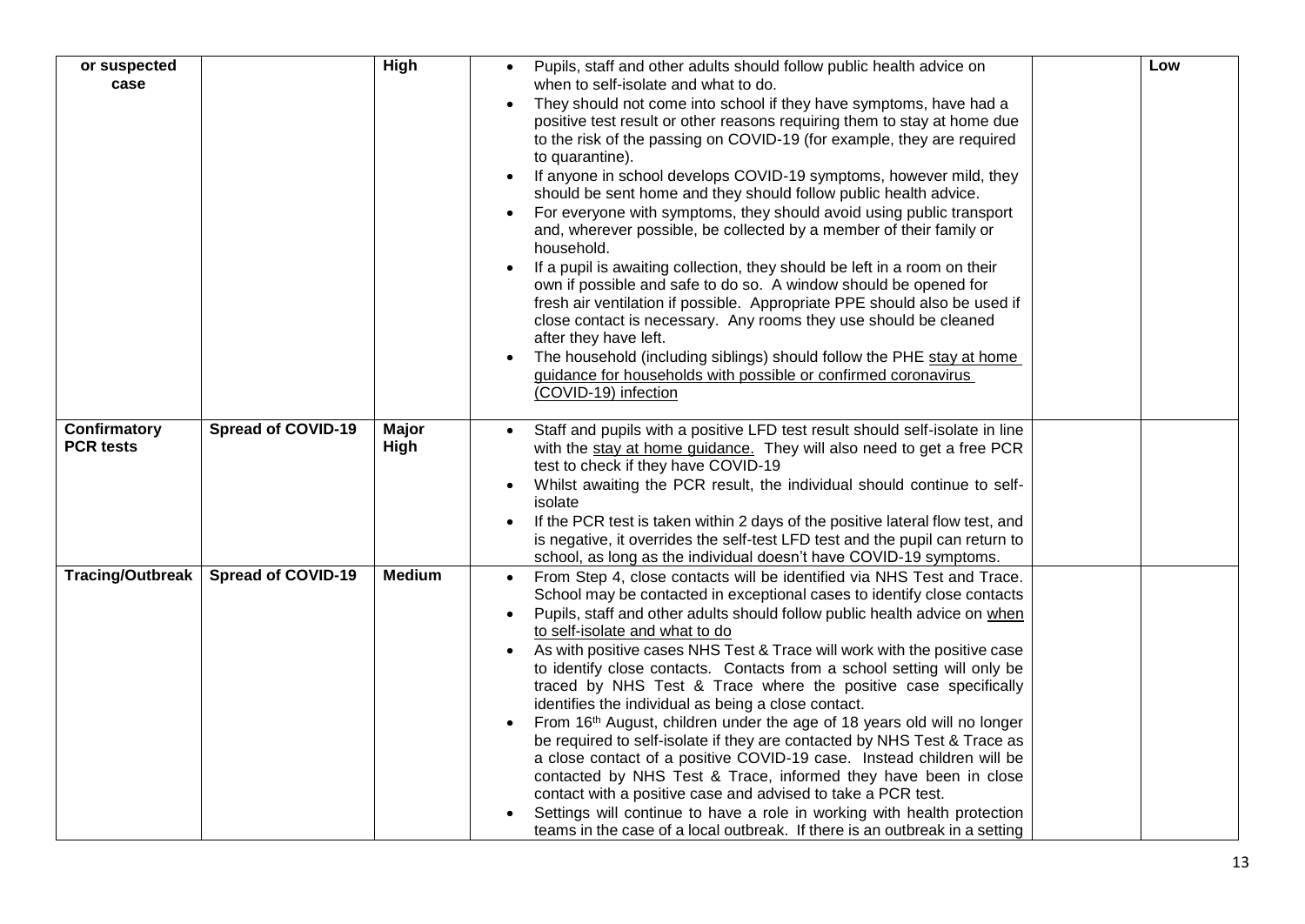|                                                                  |                                                                                                                                                                      |                       | or if central government offers the area an enhanced response package,<br>a director of public health might advise a setting to temporarily<br>reintroduce some control measures.<br>If the school have several confirmed cases within 14 days, we may have<br>an outbreak. The dedicated advice service should be called who will<br>escalate the issue to the local health protection team where necessary<br>and advise if any additional action is required, by calling the DfE helpline<br>on 0800 046 8687 and selection option 1 for advice on the action to take<br>in response to a positive case |                                     |                      |
|------------------------------------------------------------------|----------------------------------------------------------------------------------------------------------------------------------------------------------------------|-----------------------|------------------------------------------------------------------------------------------------------------------------------------------------------------------------------------------------------------------------------------------------------------------------------------------------------------------------------------------------------------------------------------------------------------------------------------------------------------------------------------------------------------------------------------------------------------------------------------------------------------|-------------------------------------|----------------------|
| <b>Admitting</b><br>children into<br>school                      | <b>Spread of COVID-19</b>                                                                                                                                            | <b>Medium</b><br>High | In most cases, parents and carers will agree that a pupil with symptoms<br>$\bullet$<br>should not attend the school, given the potential risk to others. If a parent<br>or carer insists on a pupil attending your school, SLT can take the<br>decision to refuse the pupil if, in the HT/DHT reasonable judgement, it is<br>necessary to protect other pupils and staff from possible infection with<br>COVID-19. The decision would need to be carefully considered in light<br>of all the circumstances and current PHE advice.                                                                        |                                     |                      |
| <b>Containing any</b><br>outbreak                                | Two<br><b>or</b><br>more<br>confirmed<br>cases<br>within 10 days, or an<br>overall<br>in<br>rise<br><b>sickness</b><br>absence<br>where coronavirus is<br>suspected. | <b>Major</b><br>High  | If schools have two or more confirmed cases within 14 days, or an overall<br>$\bullet$<br>rise in sickness absence where coronavirus (COVID-19) is suspected,<br>they may have an outbreak and must continue to work with their local<br>health protection team who will be able to advice if additional action is<br>required.                                                                                                                                                                                                                                                                            |                                     |                      |
| <b>Teacher</b><br>shortage                                       | There are not<br>enough teachers to<br>educate/supervise<br>the children                                                                                             | <b>Minor Low</b>      | Splitting classes/SLT Cover/Alternate teacher from across the<br>$\bullet$<br>Federation will only be used where absolutely necessary<br>Where too many - partial closure for certain classes or part<br>time/AM/PM classes.                                                                                                                                                                                                                                                                                                                                                                               | <b>SLT</b>                          | <b>Minor Low</b>     |
| <b>Clinically</b><br><b>Extremely</b><br><b>Vulnerable Staff</b> | <b>Members of staff</b><br>who are clinically<br>extremely vulnerable<br>at risk of catching<br><b>CV-19</b>                                                         | Major<br>High         | CEV staff are now able to attend unless advised by their GP or clinician<br>$\bullet$                                                                                                                                                                                                                                                                                                                                                                                                                                                                                                                      | Staff<br><b>SLT</b>                 | <b>Minor Low</b>     |
| <b>Pregnant Staff</b>                                            | <b>Pregnant Member of</b><br>staff contract the<br>virus endangering<br>themselves and their<br>unborn baby                                                          | <b>Major</b><br>High  | Guidance for pregnant employees should be followed<br>$\bullet$<br>Pregnant women are considered CV and specific guidance for pregnant<br>$\bullet$<br>employees should be followed.<br>Ask staff member to contact their midwife to seek advice.<br>A separate Risk Assessment should be completed for pregnant<br>$\bullet$<br>members of staff.                                                                                                                                                                                                                                                         | <b>SLT</b>                          | <b>Severe</b><br>Low |
| Kitchen shut<br>down                                             | School would be<br>unable to provide a<br>hot meal for the<br>children                                                                                               | <b>Minor Low</b>      | Parents to provide packed lunches.<br>$\bullet$                                                                                                                                                                                                                                                                                                                                                                                                                                                                                                                                                            | $\overline{\text{SLT}}$<br>Families | <b>Minor Low</b>     |